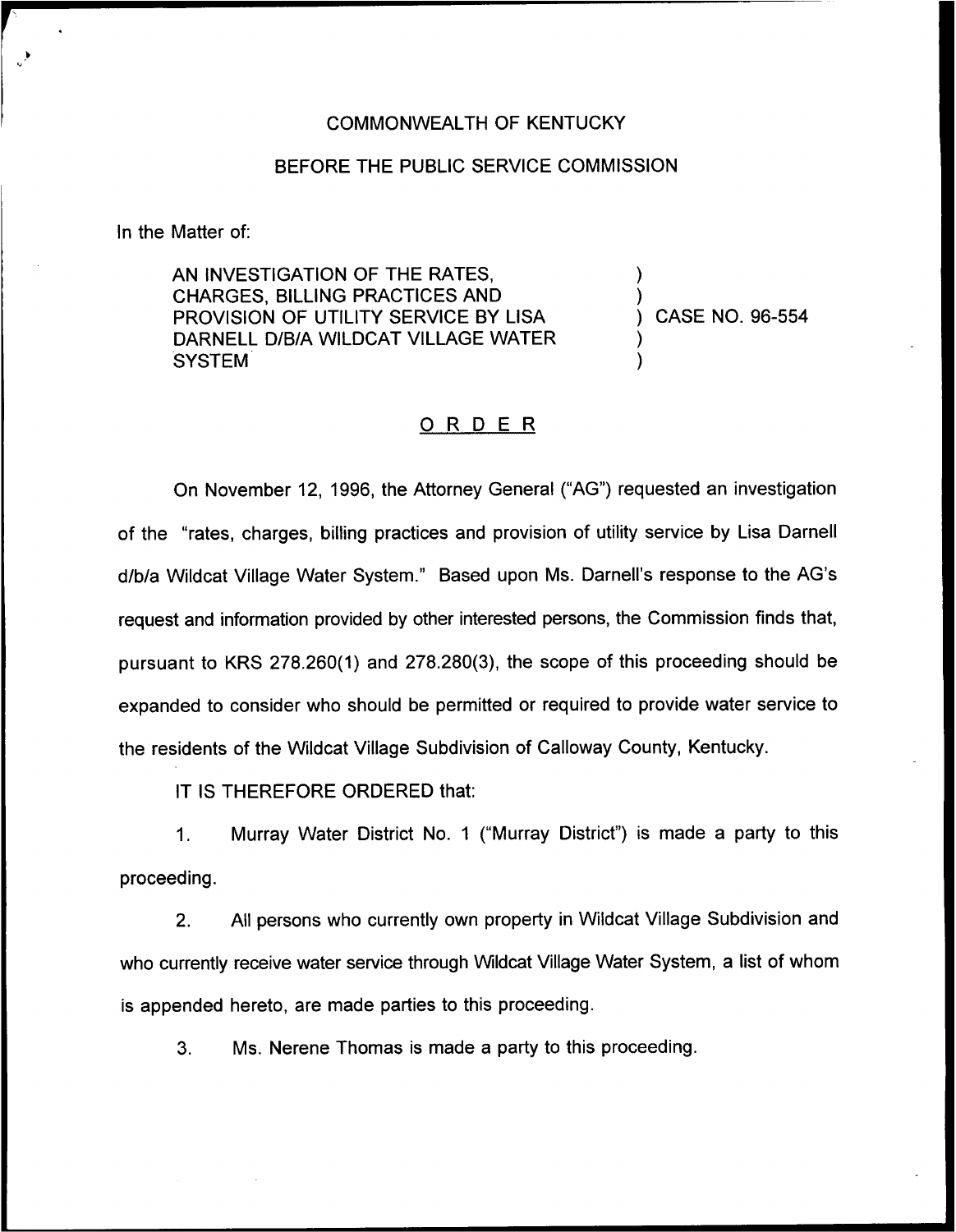4. Within 30 days of the date of this Order, Murray District shall show cause in writing why it should not be required to provide direct water service to the residents of Wildcat Village Subdivision.

5. Within 30 days of the date of this Order, Murray District shall advise the Commission in writing of what conditions, if any, under which it would assume control and ownership of the Wildcat Village Water System.

6. Within 30 days of the date of this Order, any person who currently owns property in Wildcat Village Subdivision and who currently receives water service through Wildcat Village Water System may submit comments to the Commission upon whether Murray District should be required to provide direct water service to them and to what conditions, if any, he or she would agree to receive water service directly from Murray Water.

7. Within 30 days of the date of this Order, Ms. Thomas shall advise the Commission in writing of the extent of her ownership interest in Wildcat Village Water System and under what conditions, if any, she would transfer control and ownership of that interest to Murray District.

8. An informal conference shall be held in this matter on April 15, 1998 at 1:30 p.m., Eastern Daylight Time, in Conference Room <sup>1</sup> of the Commission's offices at 730 Schenkel Lane, Frankfort, Kentucky for the purpose of discussing who should be permitted or required to provide water service to the residents of the Wildcat Village Subdivision of Galloway County, Kentucky.

-2-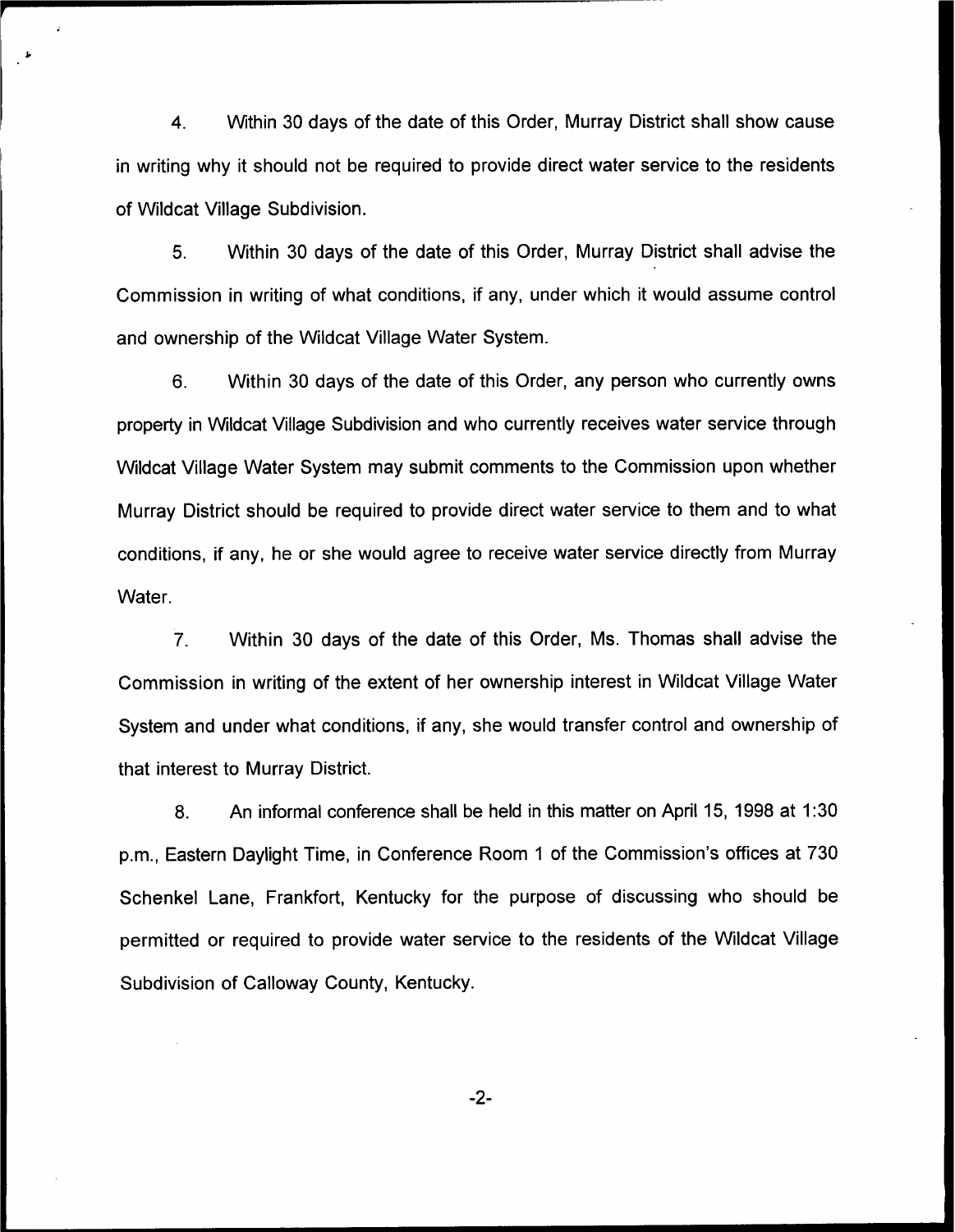9. The style of this proceeding is amended to read as: "An Investigation Into the Provision of Water Service to the Wildcat Village Subdivision of Calloway County, Kentucky."

Done at Frankfort, Kentucky, this 9th day of March, 1998.

PUBLIC SERVICE COMMISSION

elfon

For the Commission

**ATTEST:** Executive **Director**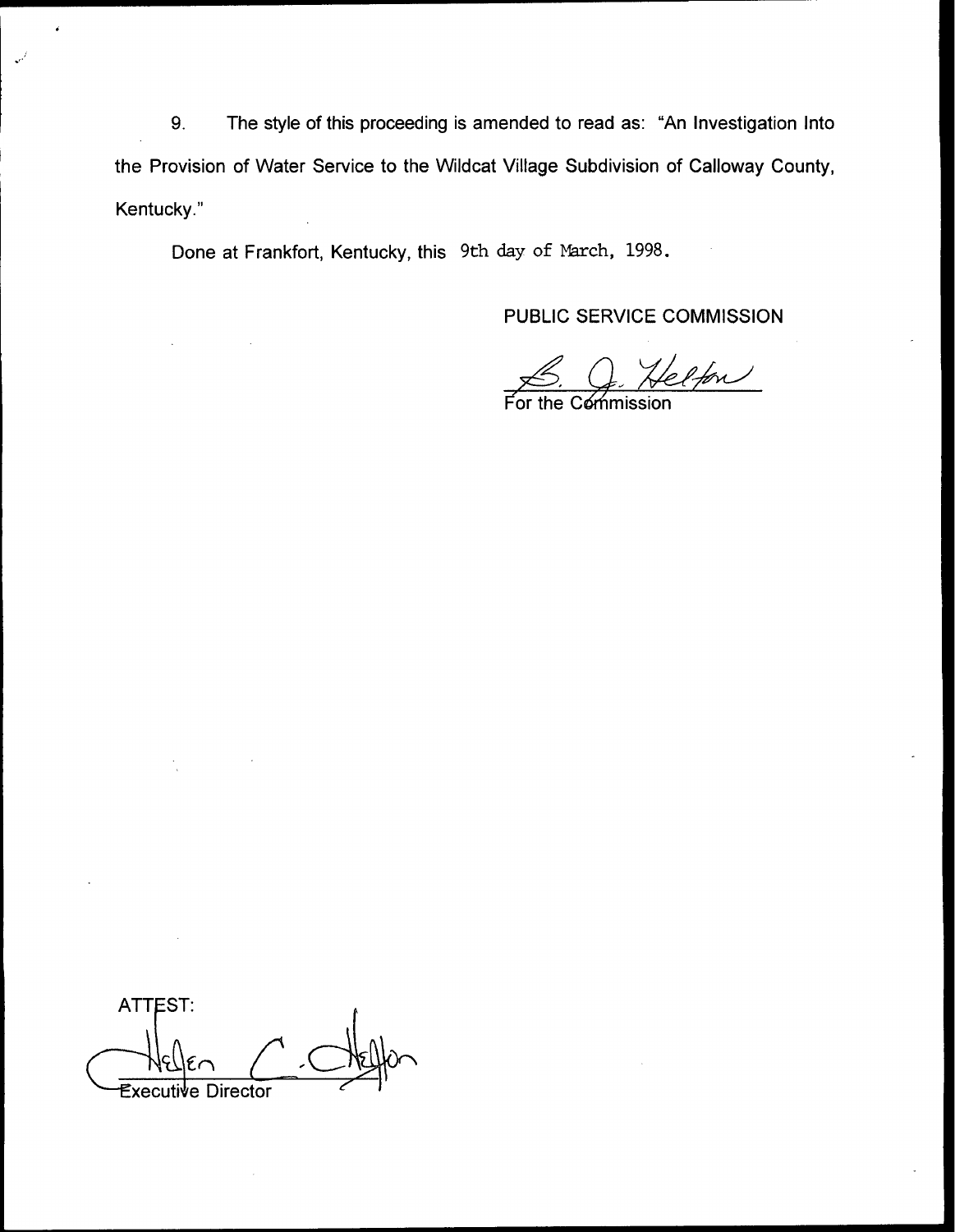## APPENDIX A

# AN APPENDIX TO AN ORDER OF THE KENTUCKY PUBLIC SERVICE COMMISSION IN CASE NO. 96-554 DATED 3/9/98

Herschelle Foy 1028 Wildcat Drive Murray, Kentucky 42071

Henrietta Foy 233 Meadowlark Murray, Kentucky 42071

Phelps Unsel Sr. 1112 Wildcat Drive Murray, Kentucky 42071

Billy Harrell 509 Third Street Hazel, Kentucky 42049

Terry McGee P. O. Box 103 Troy, Tennessee 38260

Freeman Long 903 Church Street Troy, Tennessee 38260

Joe Walker 3771 Wequas Road Gaylord, Ml 49735

Jerery Curtsinger 2615 W. Blue Lick Road Shepherdsville, Kentucky 40165

J.D. Smith 424 Taylor Road Clinton, Kentucky 42031

William B. Stokes 104 Colonel Drive Hopkinsville, Kentucky 42240 B. C. McClure 7142 State Route 58-E Wingo, Kentucky 42088

Willis Stroud Route 1, Box 499 Clinton, Kentucky 42031

Charles Lee Owens Sr. 590 Wildcat Drive Murray, Kentucky 42071

Leon Nelson 290 Jaguar Drive Murray, Kentucky 42071

Larry Repp 330 Jaguar Drive Murray, Kentucky 42071

Gene Dunn 349 Jaguar Drive Murray, Kentucky 42071

Robert Dunn 353 Jaguar Drive Murray, Kentucky 42071

Brandon Crouch 1654 Nighthawk Drive Murray, Kentucky 42071

Allen Morton 141 Nighthawk Drive Murray, Kentucky 42071

Michael Morton 856 Wildcat Drive Murray, Kentucky 42071